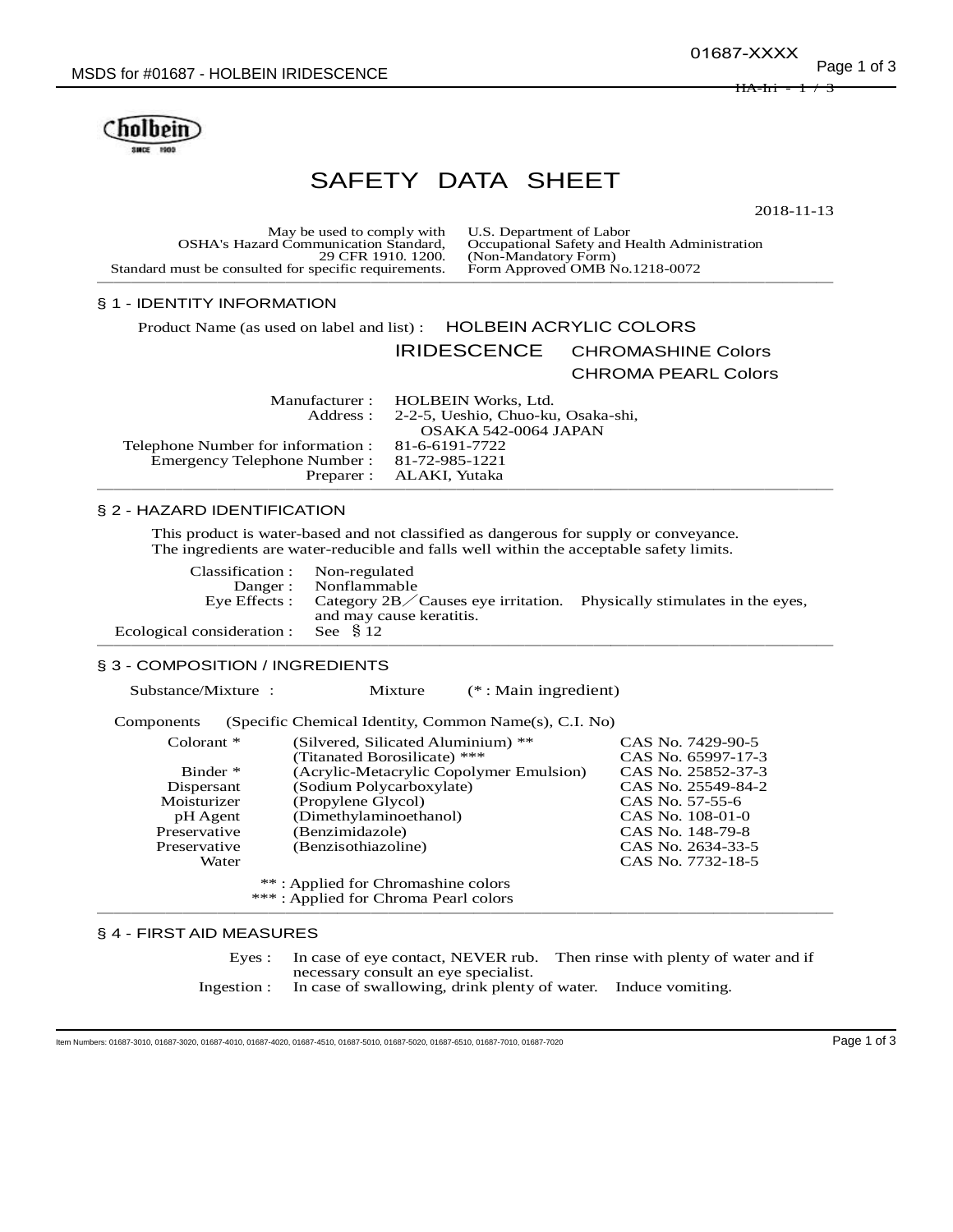|                | If you feel unwell, seek medical advice.                                   |
|----------------|----------------------------------------------------------------------------|
| Skin Contact : | Upon skin contact, wash with plenty of water, soap or other non-irritating |
|                | cleansing agents.                                                          |
| Inhalation :   | Upon inhalation of aerosol/vapor, take the person to fresh air.            |
|                | If there is difficulty in breathing, medical advice is required.           |

───────────────────────────────────────────

#### § 5 - FIRE AND EXPLOSION HAZARD DATA

| Flammability:                    | Not combustible                                 |
|----------------------------------|-------------------------------------------------|
| Flash Point, Autoignition Point: | Not below $100^{\circ}$ C                       |
| <b>Combustion Products:</b>      | Formation of carbon dioxide and aluminium oxide |
| Extinguishing Method:            | Regular                                         |
| Extinguishing Media:             | Water (Foam, Dry powder, CO2, if necessary)     |
| Precaution for Firefighters :    | Do not inhale combustion gases.                 |
|                                  |                                                 |

## § 6 - ACCIDENTAL RELEASE MEASURES

| Method : Wipe off. |                                                                                                 |
|--------------------|-------------------------------------------------------------------------------------------------|
|                    | Environmental Precautions: Prevent spills from entering storm sewers or drains and contact with |
|                    | soil.                                                                                           |

───────────────────────────────────────────

#### § 7 - HANDLING AND STORAGE

Storage Requirements : Keep from freezing ───────────────────────────────────────────

#### § 8 - EXPOSURE CONTROLS / PERSONAL PROTECTION

Avoid invasion to the eyes or body. Avoid prolonged or repeated contact with skin. Wash mouth or hands well after use. Avoid inhaling aerosols. ───────────────────────────────────────────

## § 9 - PHYSICAL / CHEMICAL CHARACTERISTICS

| Appearance :<br>$\text{Odor}$ :         | Colored Slurry<br>Mild acrylic odor                       |
|-----------------------------------------|-----------------------------------------------------------|
| Specific Gravity $(H_2O = 1)$ :         | $1.11 \sim 1.16$ (av. 1.14)                               |
| Boiling Point:                          | Approx. $100\degree$ C (212F degrees)                     |
| Vapor Density $(Air = 1)$ :             |                                                           |
| Vapor Pressure (Butyl Acetate $= 1$ ) : | Same as water                                             |
| Evaporation Rate:                       | Slower than ether                                         |
| $pH$ :                                  | $7.5 \sim 8.5$                                            |
|                                         | Solubility in Water: Can be diluted. Not so, after dried. |
|                                         |                                                           |

#### § 10 - HAZARD INFORMATION AND STABILITY

| <b>Physical Dangers:</b>               | Nonflammable                                                                                                                                     |
|----------------------------------------|--------------------------------------------------------------------------------------------------------------------------------------------------|
| Stability:                             | Stable under normal state                                                                                                                        |
| Reactivity:                            | None                                                                                                                                             |
| Byproducts:                            | Carbon dioxide, oxide of metal according to pigment and water in<br>case of fire. No thermal decomposition when stored and handled<br>correctly. |
| Incompatibility (Materials to Avoid) : | None                                                                                                                                             |
|                                        |                                                                                                                                                  |

## § 11 - TOXICOLOGICAL INFORMATION

| Primary Routes of Entry: Dermal, eye contact, inhalation, swallowing, Ingestion                                           |
|---------------------------------------------------------------------------------------------------------------------------|
| Oral Toxicity: The products may flocculate by gastric acid. Toxicity of<br>products themselves is not confirmed.          |
| Since the pigments used on this products are originally for<br>cosmetics, they don't actually work as dangerous material. |